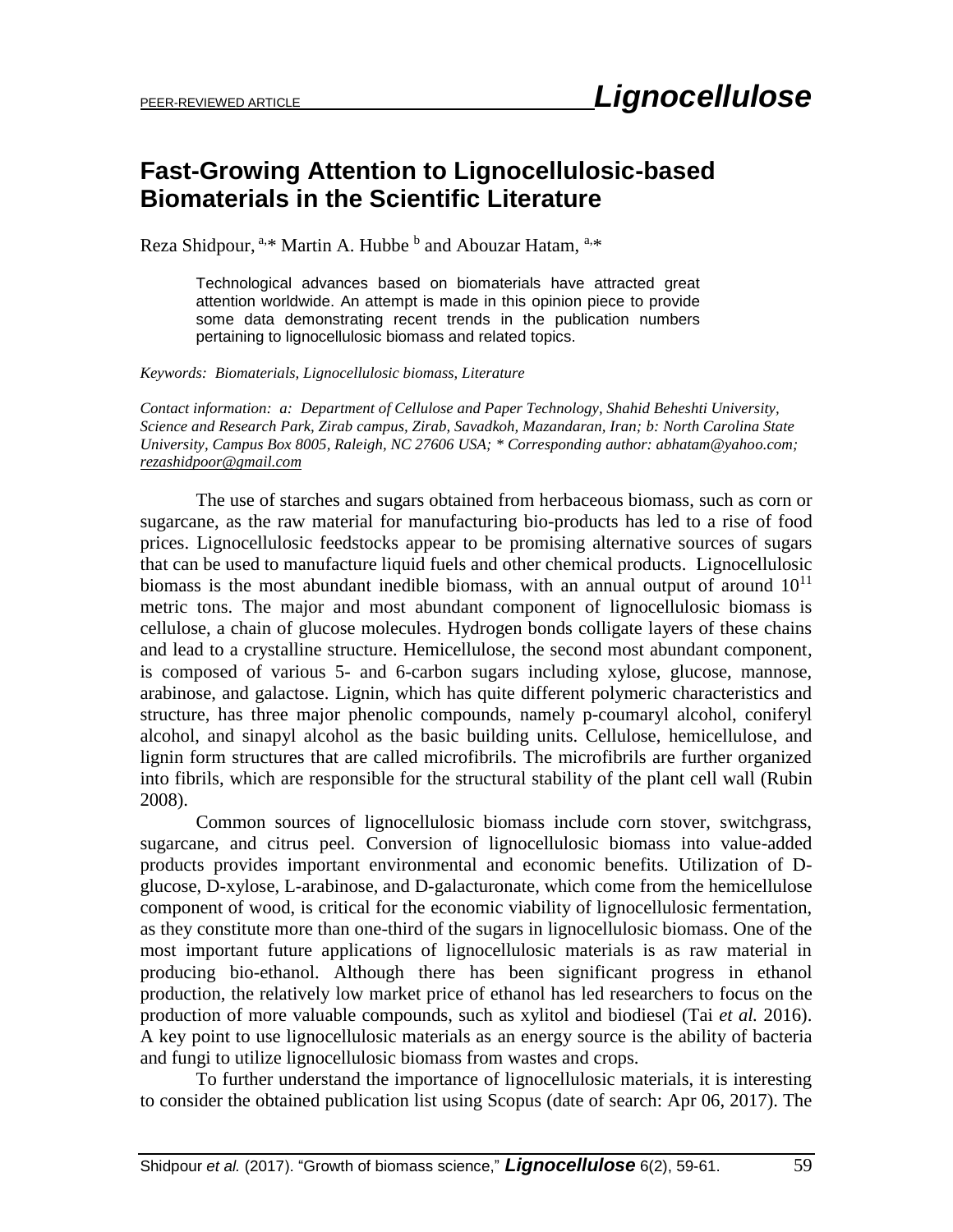number of publications containing the word "lignocellulose" as title is 4995. From Fig. 1A it is clear that has been a rapid growth since 2005, indicating that lignocellulosic materials have been extensively studied in various academic centers.



**Fig. 1.** A) Published articles from first article in 1893 to 2016, B) Greater detail from 2000 to 2016

This rapid growth began from 2005 with 78 publications and reached to 611 publications in 2016. As shown in Fig. 1B, almost 3150 papers about the lignocellulosebased materials have been published since 2009, which account for 67% ( $\approx$ 2/3) of total papers about lignocellulose shown in Fig. 1A. In particular, almost  $24\%$  ( $\approx$ 1/4) of papers concerning the versatile applications of lignocellulosic biomass were published in 2015 and 2016.

The dramatic increase of total annual citations is also shown in Figure 1.A. Surprisingly, the citation index of the publications concerned with lignocellulosic